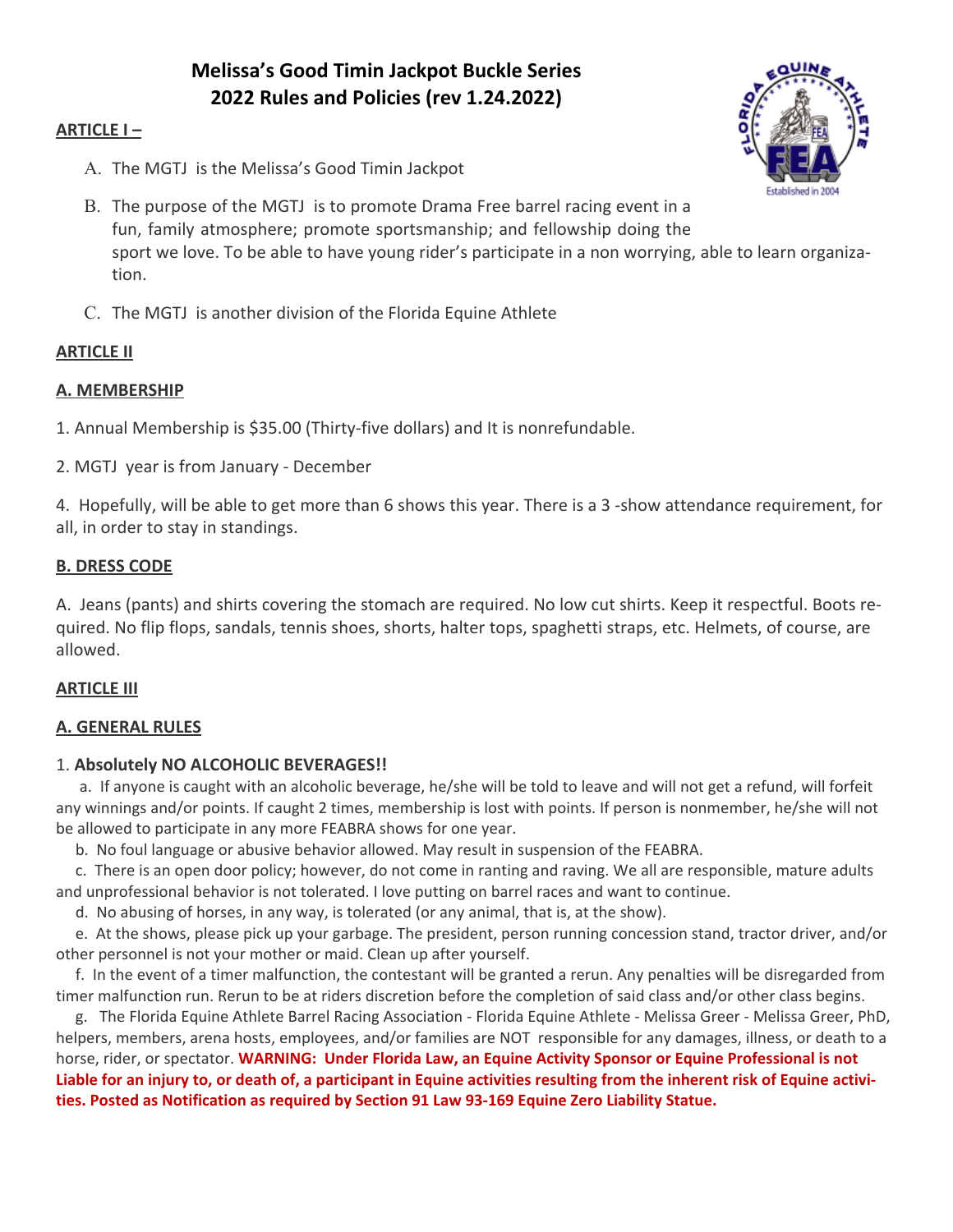h. Keep dogs on a leash.

 i. Please keep an eye on all children. They are not allowed in the arena, alleyway, or any working area where they may get hurt.

j. The term MGTJ means Melissa's Good Timin Jackpots

 k. It is the responsibility of the member to keep his or her address, phone number (with area code), and email current with office records. Email is the main source of communication.

 l. No playing, loud talking, etc is allowed in the announcer's stand; especially, during the show. Only one other person, besides myself, allowed in office when show is going on.

 n.**There is no riding around the arena during exhibitions**. Only one exhibitor working the pattern is allowed. So, if you need to exhibition, please come on time to get it done. NO RIDING IN ARENA WHEN TRACTOR IS IN USE, IN THE ARENA.

 o. If a contestant needs to pull out of the show, this must be done 15 minutes before the show starts; oth erwise, no refund is given. Payouts are already being calculated and done for a speedy show.

 p. Entry fees are cash only with cash payouts; a contestant can prepay online before deadline announced by credit, debit card, or paypal. There is a small payment fee included when paying online with card;

 q. A horse, in the open, youth, senior can be ridden, no more, than twice in events (excluding pee wee); with different riders. If horse is ridden more than twice, the run will be disqualified and no monies returned.

# **ARTICLE IV:**

# **A. CLASSES**

1. Pee Wee Barrels - This class is for BEGINNERS only. Riders can be lead, held, or ride by themselves. All con testants will be given a ribbon and/or toy. All riders are winners and will be acknowledged as so. All pee wee members will receive a trophy at the awards banquet. This class is for ages 10 and under. Pee wee members are considered as members, as long as the parent/guardian/sibling is a member. No Buckles are end of series awards. This is just the class offered at the show.

2. Open Barrels Class - \$35 for all

a. Open to any age - Male or Female

 b. Class is in 4D format – Calculated as 1D – fastest time; 2D time - .5 sec from 1D fastest time; 3D - 1 sec ond split off 1D fastest time; 4D - 2 seconds from 1D fastest time

c. Points are on the rider only.

 d. If two horses are ridden, by the same rider, qualify in the same division, the fastest time will be the one that earns the points. For example, Laura Lou runs 2 horses called "Can't get it Together" and "Wa-La". "Can't Get it Together" got it together that night and ran a 15.000 and "Wa-La" ran a 15.003 which qualified both horses in the 1D. "Can't get it Together" will receive points "Wa-LA" will not receive points.

e. No time will be given for a barrel knocked down.

3.Youth Barrels -

a. Riders must be 17 years and younger

 b. Class is 2D format with one second split between divisions; minimum of 5 entries is required for 2D - 1 second payout. However, for members, regarding points, will receive points in 2D calculation.

c. Points are on the rider only . .

 d, If two horses are ridden, by the same rider, qualify in the same division, the fastest time will be the one that earns the points. For example, Laura Lou runs 2 horses called "Can't get it Together" and "Wa-La". "Can't Get it Together" got it together that night and ran a 15.000 and "Wa-La" ran a 15.003 which qualified both horses in the 1D. "Can't get it Together" will receive points "Wa-LA" will not receive points.

e. No time will be given for a barrel knocked down

f. Times are (rolled over only , if you knock down a barrel, it is carried over to the Youth for a no time.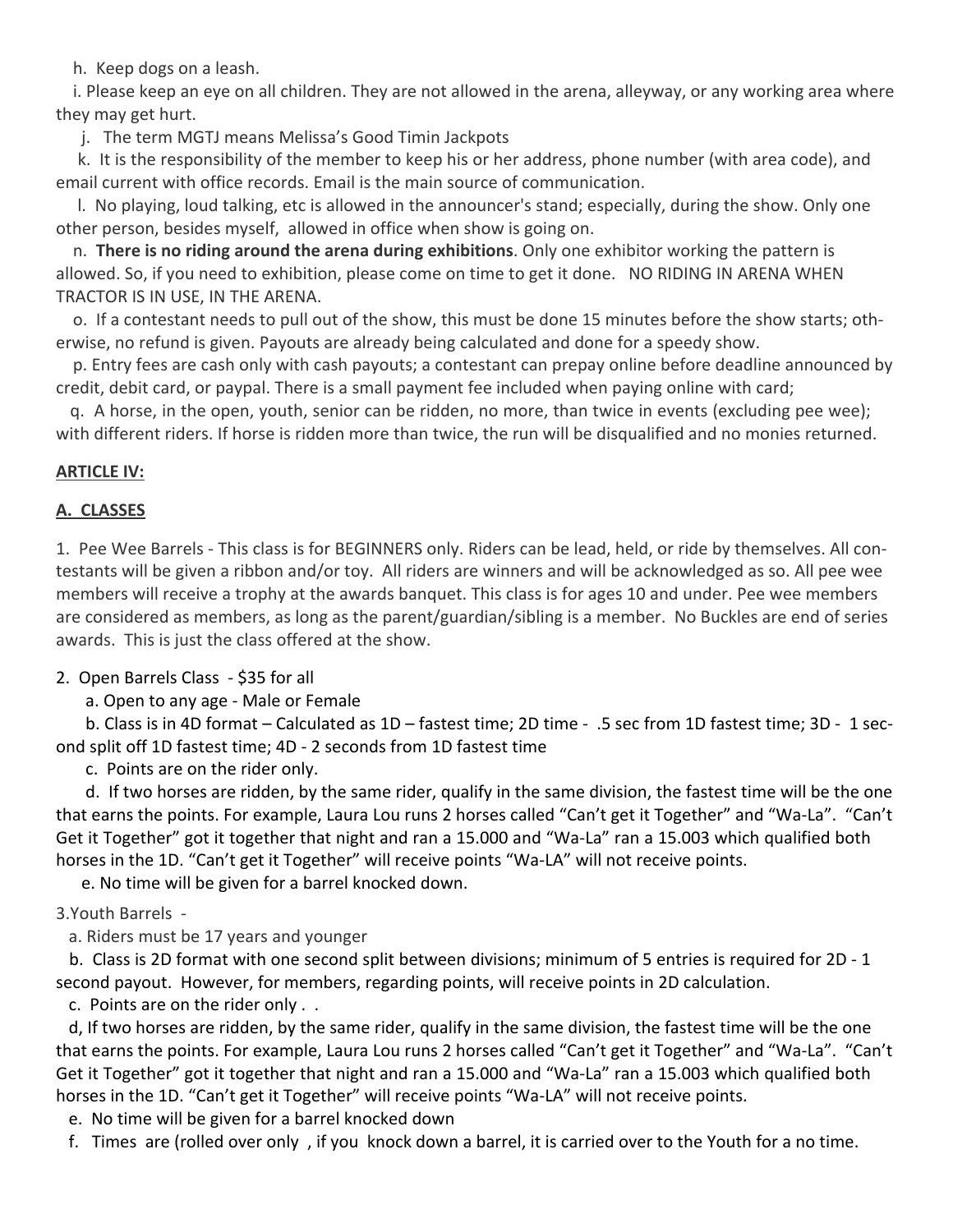Seniors 2D - 40 + years - One second split -

Class is 2D format with one second split between divisions; minimum of 5 entries is required for 2D - 1 second payout. However, for members, regarding points, will receive points in 2D calculation.

c. Points are on the rider only . .

 d, If two horses are ridden, by the same rider, qualify in the same division, the fastest time will be the one that earns the points. For example, Laura Lou runs 2 horses called "Can't get it Together" and "Wa-La". "Can't Get it Together" got it together that night and ran a 15.000 and "Wa-La" ran a 15.003 which qualified both horses in the 1D. "Can't get it Together" will receive points "Wa-LA" will not receive points.

e. No time will be given for a barrel knocked down

f. Times are (rolled over only , if you knock down a barrel, it is carried over to the Youth for a no time.

#### **Article VI.**

#### **A. SHOW FINALS REQUIREMENTS**

 1. Six (6) shows will be held during the year, hopefully more - 3 of the shows must be participated in for points to hold

 2. At the last show, points will be calculated to determine if any ties. If there is a tie for a certain place THE FOLLOWING WILL DETERMINE winner for that spot: 1) if the person had volunteer hours), helped in the arena, at the shows, those hours will be noted and the one with the most helpful hrs, will get the position. If still need tiebreaker, the one with the most attendance will get the position. If this is not eligible to be done then, #3) the ones tied will get together and agree to either a coin toss and/or runoff at the last show to de termine that placing.

# **B. AWARDS**

1. Buckles for the Open 1D, 2D, 3D, 4D Champions Only

#### **ARTICLE VII**

#### **A. COMPETITION RULES**

- 1. A rider will receive a no time for a barrel knocked down.
- 2. No time will be given for a broken pattern.
- 3. Reruns will be given for a timer malfunction. No prior penalty will apply to the rerun.

#### **B. ENTRY FEES:**

1. Exhibitions - \$4 each

2. Pee Wee Barrels is \$5 for all – This is for beginners only and to get them use to the environment and learn the sport. All get ribbons and/or toy. Everyone wins. As stated, it is for a learning environment for beginners. If, for some reason, ribbons and/or toys were not able to be obtained, the entry fee is \$5 and \$5 will be given back to winners.

- 3. Open Classes are \$35 for ALL \$5 goes toward added money
- 4. Youth classes are \$25 for all
- 5. Senior classes are \$25 for all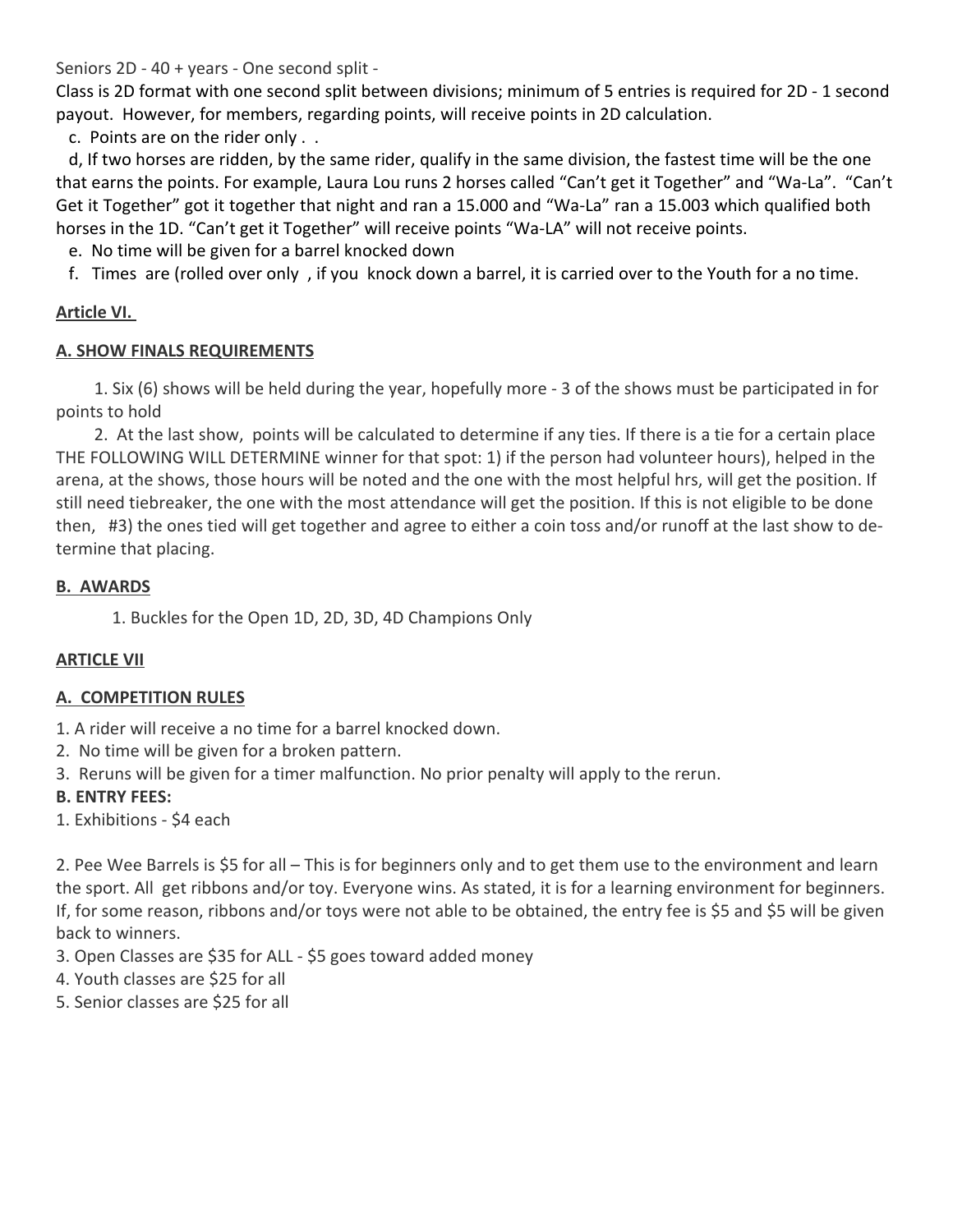# D. Points continued

- C. POINTS TO BE GIVEN
	- 1. Open points 5 places will be given points
		- a. 1st place 25 b. 2nd place 20 c 3rd place 15 d. 4th place 10 e. 5th place 5

# **C. PAYOUT**

1. Payout is is based on the member's Open entry fee of \$ 30 minus \$9.00 is withheld from the \$30 bal ance to cover administrative fees. Payout is from the \$21 remaining balance. This equals to a 70% payout. If have added moneyit is at 100%.; therefore,

- 2. For classes with 4D format, the percentage for each division is as follows:  $1D = 35\% 2D = 30\% 3D =$  $20\%$  4D = 15%
- 3. For classes with 2D format =  $1D\,60\%$  2D  $40\%$
- 4. Percentage payouts in each class will depend on the number of entries:

Less than  $1-20 - 100\%$  for  $1<sup>st</sup>$  place in each division

- 21-40 entries = 2 places paid in each division % is 60/40
- 41-60 entries = 3 places paid in each division =  $%$  is 50/30/20
- 61-80 entries = 4 places paid in each division =  $%$  is 40/30/20/10
- 81-100 entries = 5 places paid in each division = % is 30/25/20/15/10

101 -+ entries = 6 places paid in each division = % is  $28/22/18/14/10/8$ 

3. At the show, if there are no "winners" in a specific division, the money in that division will be split between the others. For example, scenario, there are 1D winners, no qualifiers in 2D, and winners in the 4D, then the money gets split between 1D, 3D, and 4D and dispursed equally to the winners.

4. If only one winner in a division, he or she will win the whole division pot. For example, there is only 1 win ner in the 1D and it called for 3 winners. That winner will get the 2nd and 3rd place winnings for that specific division in the 1D.

For youth, payout is based on \$17 (\$25 EF - \$7.50 adm). This calculates to a 70% payout.